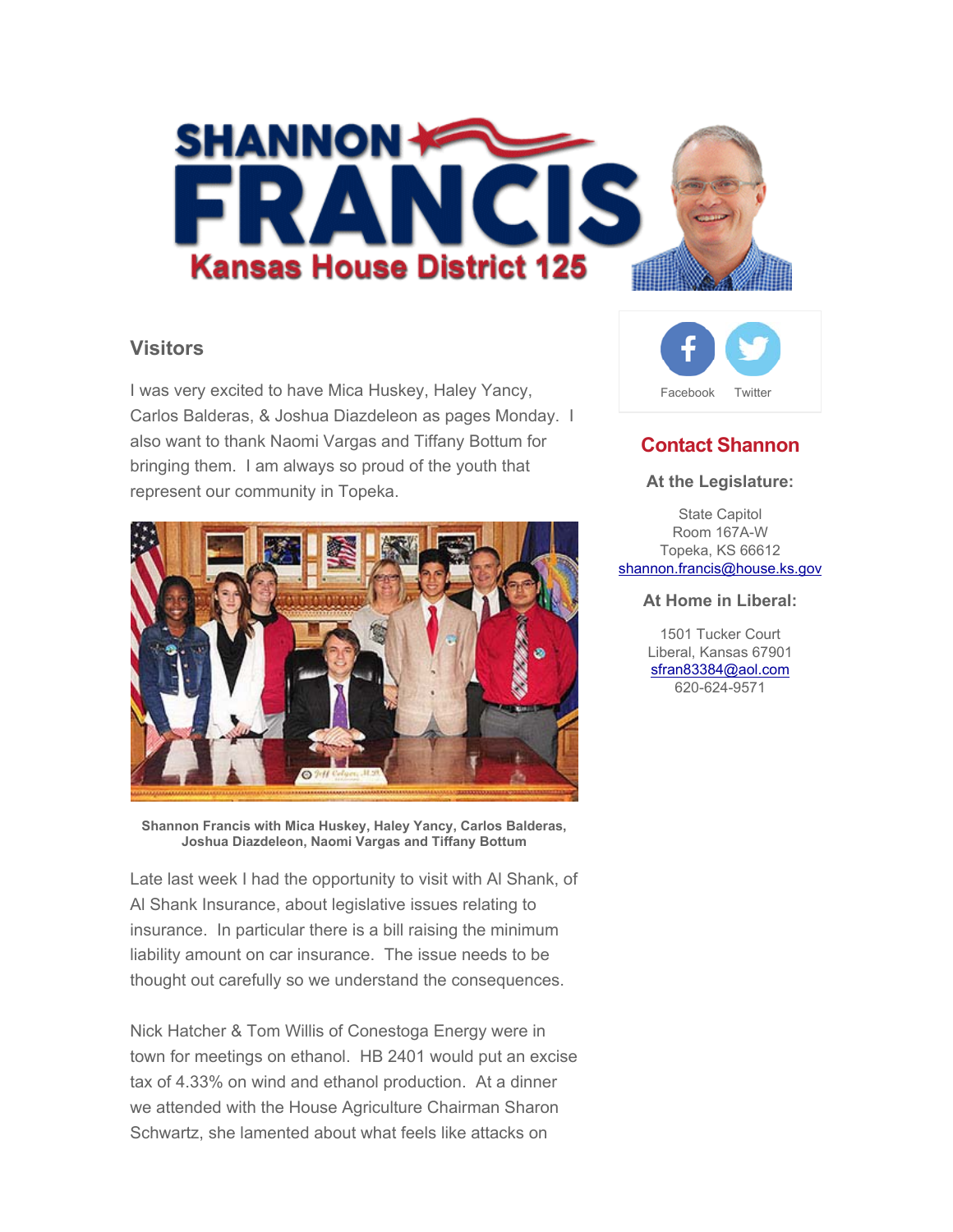agriculture, our number one industry. SB 178 which is estimated to increase property taxes on ag land by 457% is another example.

Jack and Chris Carlile visited while they were in town for the funeral of Jack's brother, Terry. Phyllis Carlile, Jack's Mom, has a great message when asked which child is her favorite. **"My favorite is the one that needs me most."** My heart and prayers go out to the Carlile family on their recent loss.

Duane Dunn, President of SCCC/ATS, was in town for Board of Regents meetings. I was pleased when he told me that the Kansas Community College System has the highest rate in the nation of students who eventually obtain a four year degree. In 2010, Seward County was ranked 33<sup>rd</sup> among all community colleges in the nation by Washington Monthly.

## **At the Capitol**

**Senate Bill 7** which moves all educational funding from a formula to a block grant passed, after a 110 minute call of the house so leadership could bring two absent members in to achieve a constitutional majority. I voted against SB7 for numerous reasons. My biggest concern is we did away with a formula developed over 23 years and we don't know what we are going to replace it with. In my conversations with legislators from urban areas, many of them said we were spending too much on education as a whole but not enough in their district. They think we are spending too much on education for rural schools that are too small, too much to educate low income students and too much for bilingual education without results. One Johnson County legislator said, at the well during debate, that this was a vote for Johnson County, that they have 19% of the kids and paid 31% of the taxes. I would argue his math, but with urban legislators controlling the process and no funding formula in place it will be difficult to ensure adequate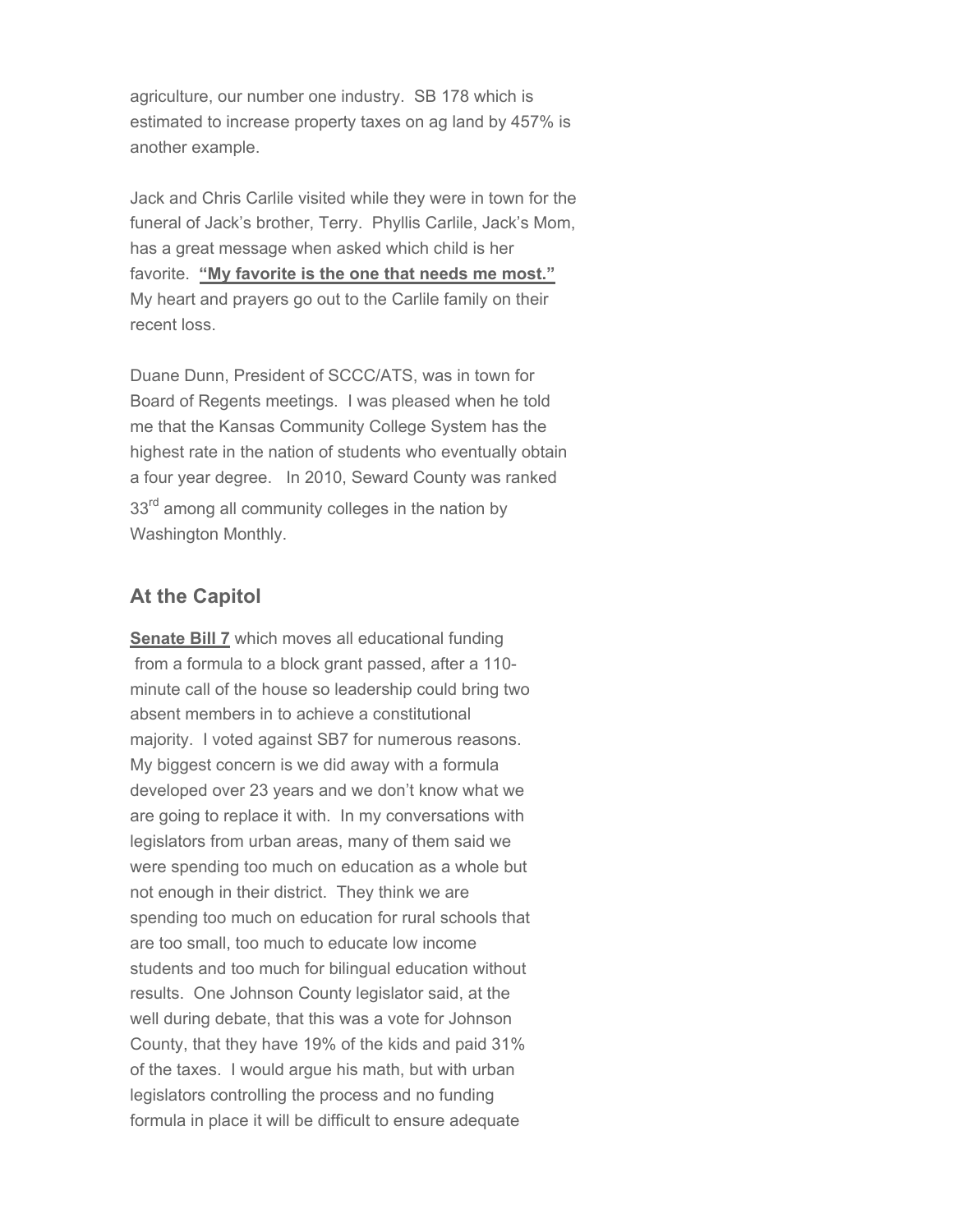funding for schools in rural Kansas. This will also provoke the courts to take action since it blatantly disregards the requirements of the Gannon decision.

During debate in committee there were only three proponents of the bill: The Kansas Chamber, the Kansas Policy Institute and Kansans for Liberty. No school entity testified in favor of the bill. More than 40 school boards, citizens and other education groups testified against it. My email from you was overwhelmingly against it. This bill is not good in the long run for Kansas. There is much about the current funding formula that needs to be tweaked, but starting from scratch is not the way to do it. Much of the current school funding formula, like second counts for schools with military bases, has developed over years of experience.

**Senate Bill 45 Constitutional Concealed Carry** I've gotten a lot of mail in favor of this. Hearings on it were heard today in the Federal and State Affairs Committee. Most of my mail says they want it to pass without amendments so I will be watching any amendments that are made in committee or on the floor closely and try to make the best decision possible. I know some of you are not in favor of it but I do believe the majority of the community supports it.

#### **Weekly Coffee Meetings**

My next coffee at Spencer Browne's Coffee House will be Saturday, March 14, from 9:00 am to 11:00 am. It's great to visit with you and hear what is important to you.

## **Contact Info**

Thank you for the opportunity to serve during these challenging times. Our rural communities are the backbone of a strong Kansas. During the session please contact me any time. My office is 167-W, my